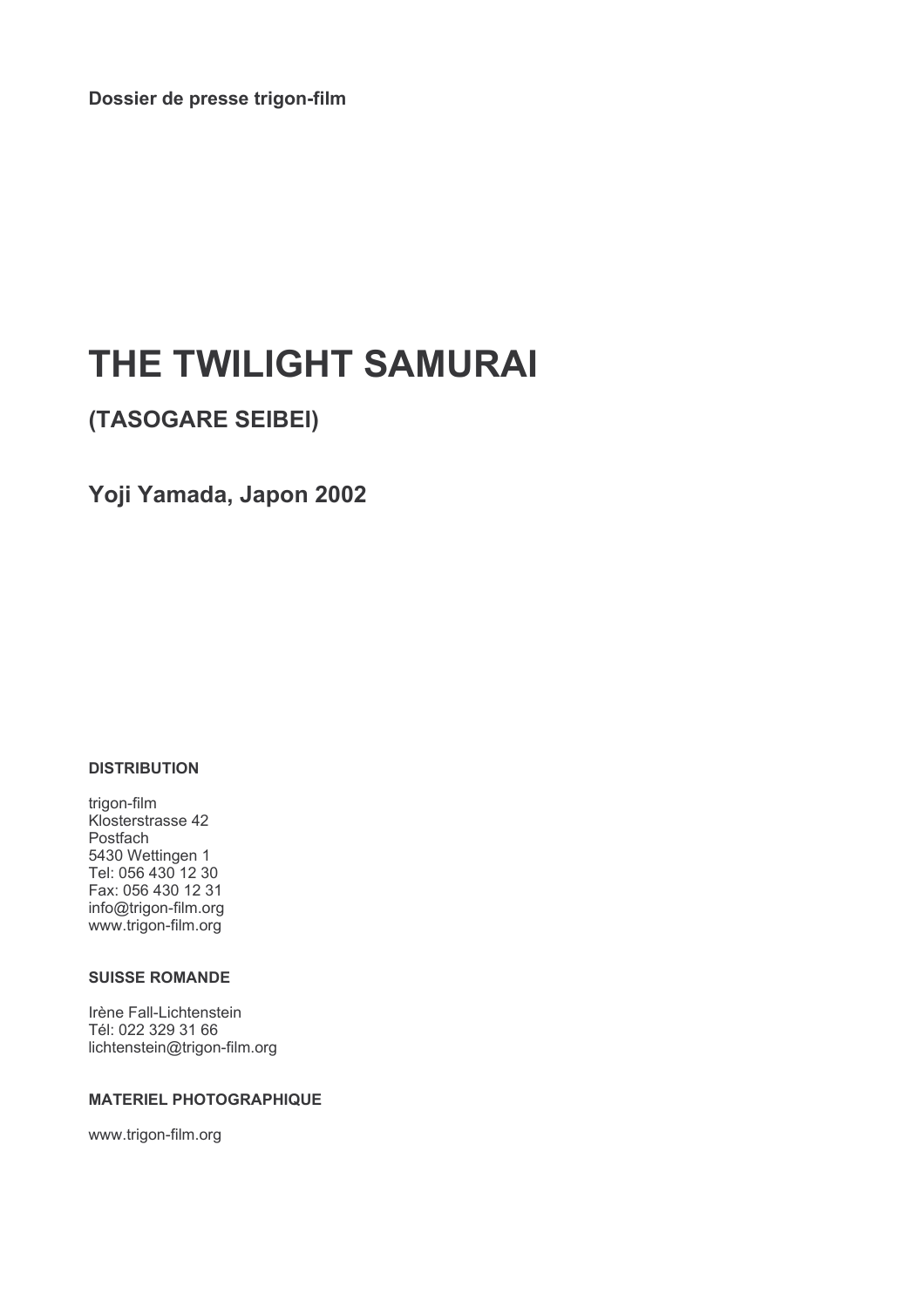# **FICHE TECHNIQUE**

| Réalisation:  | Yoji Yamada                                                                               |
|---------------|-------------------------------------------------------------------------------------------|
| Scénario:     | Yoji Yamada, Yoshitaki Asama, d'après le roman de Shuhei Fujisawa                         |
| Image:        | Mutsuo Naganuma                                                                           |
| Montage:      | Iwao Ishii                                                                                |
| Son:          | Kazumi Kishida                                                                            |
| Musique:      | Isao Tomita                                                                               |
| Chorégraphie: | Hiroshi Kuze                                                                              |
| Costumes:     | Kazuko Kurosawa                                                                           |
| Producteurs:  | Shigehiro Nakagawa, Hiroshi Fukazawa, Ichiro Yamamoto                                     |
| Production:   | Shochiku Co. Ltd., Japon                                                                  |
| Coproduction: | Nippon Television Network / Sumitomo / Hakuhodo / Nippon Shuppan<br>Hanbai / Eisei Gekijo |
| Langue:       | Japonais/f/a                                                                              |
| Format:       | 35mm, 1:1.85, couleur, Dolby Digital                                                      |
| Durée:        | 129 minutes                                                                               |

## **FICHE ARTISTIQUE**

| Hiroyuki Sanada   | Seibei Iguchi                            |
|-------------------|------------------------------------------|
| Rie Miyazawa      | Tomoe linuma                             |
| Min Tanaka        | Zenemon Yogo                             |
| Nenji Kobayashi   | Chobei Kusaka                            |
| Ren Osugi         | Toyotaro Koda                            |
| Mitsuru Fukikoshi | Tomonojo linuma                          |
| Kanako Fukaura    | Yae linuma                               |
| Hiroshi Kanbe     | Naota                                    |
| Miki Ito          | Kayano Iguchi (la fille aînée de Seibei) |
| Erina Hashiguchi  | Ito Iguchi (la fille cadette de Seibei)  |
| Keiko Kishi       | Ito Iguchi (vieille dame)                |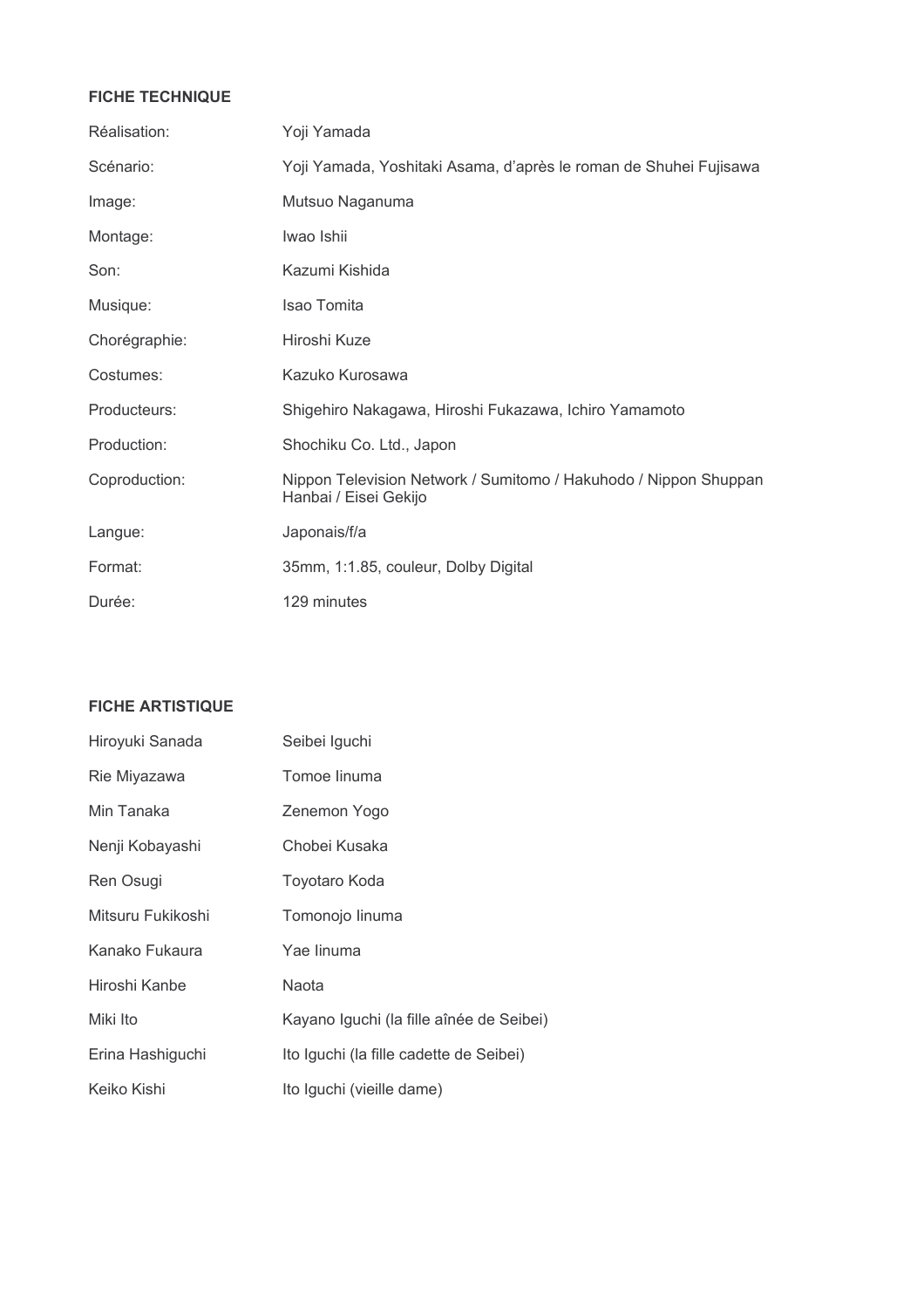#### **FESTIVALS ET PRIX**

12 Japan Academy Awards 2003 pour: le film, la réalisation, le scénario, le rôle principal masculin, le rôle principal féminin, le rôle secondaire, la caméra, la lumière, le son, le montage, la musique

Nomination par le Japon pour les Oscars 2004

Hawaii 2003: meilleur film

Berlinale 2003

Hong Kong 2003

Cambridge 2003

Jérusalem 2003

Montréal 2003

Chicago 2003

#### **SYNOPSIS**

L'action se déroule à l'époque du déclin des samouraïs. Seibei Iquchi est un samouraï de classe inférieure. Veuf, après ses heures de travail comme gestionnaire d'entrepôt, il doit s'occuper seul de ses deux filles, de sa mère malade et de la maison dans laquelle ils vivent. Comme il rentre toujours chez lui dès le crépuscule, les autres samouraïs l'appellent «Crépuscule Seibei» (Tasogare Seibei). Faute d'aide, il devient sale et débraillé: On lui conseille vivement de se remarier, mais comme il est très pauvre, il est censé accepter n'importe quelle femme, pourvu qu'elle s'occupe des tâches ménagères et lui donne des enfants Il refuse. D'ailleurs, il ne s'estime pas plus à plaindre que d'autres puisque voir grandir ses filles et les inciter à développer leur intelligence autant que leurs aptitudes de femmes d'intérieur, est pour lui un grand bonheur. C'est alors que resurgit la belle Tomoe, son amour d'enfance, qui a divorcé d'un homme brutal. A l'évidence. ils s'aiment mais déià l'ex-mari revient à la charge, un soir qu'il est saoul, et Seibei se voit contraint de s'interposer et d'accepter le duel que l'éconduit exige. Il le gagne haut la main avec un simple bâton et des techniques qu'il a apprises d'un vieux maître. La nouvelle se répand et lorsqu'il s'agit pour son clan de tuer un très dangereux samouraï en rébellion contre le nouveau maître, c'est Seibei qui est désigné. Or il a complètement perdu le désir de manier le sabre. Pour lui, le meurtre requiert une violence animale et il en est exempt. Mais s'il ne veut pas devenir un exclu, il est contraint d'obéir. Le dialogue gu'il a avant le combat avec le samouraï tombé en disgrâce lui révèle qu'ils ont bien des choses en commun, comme leur condition, leur asservissement. Comme le prouvera la courte durée de la vie heureuse avec Tomoe et ses filles.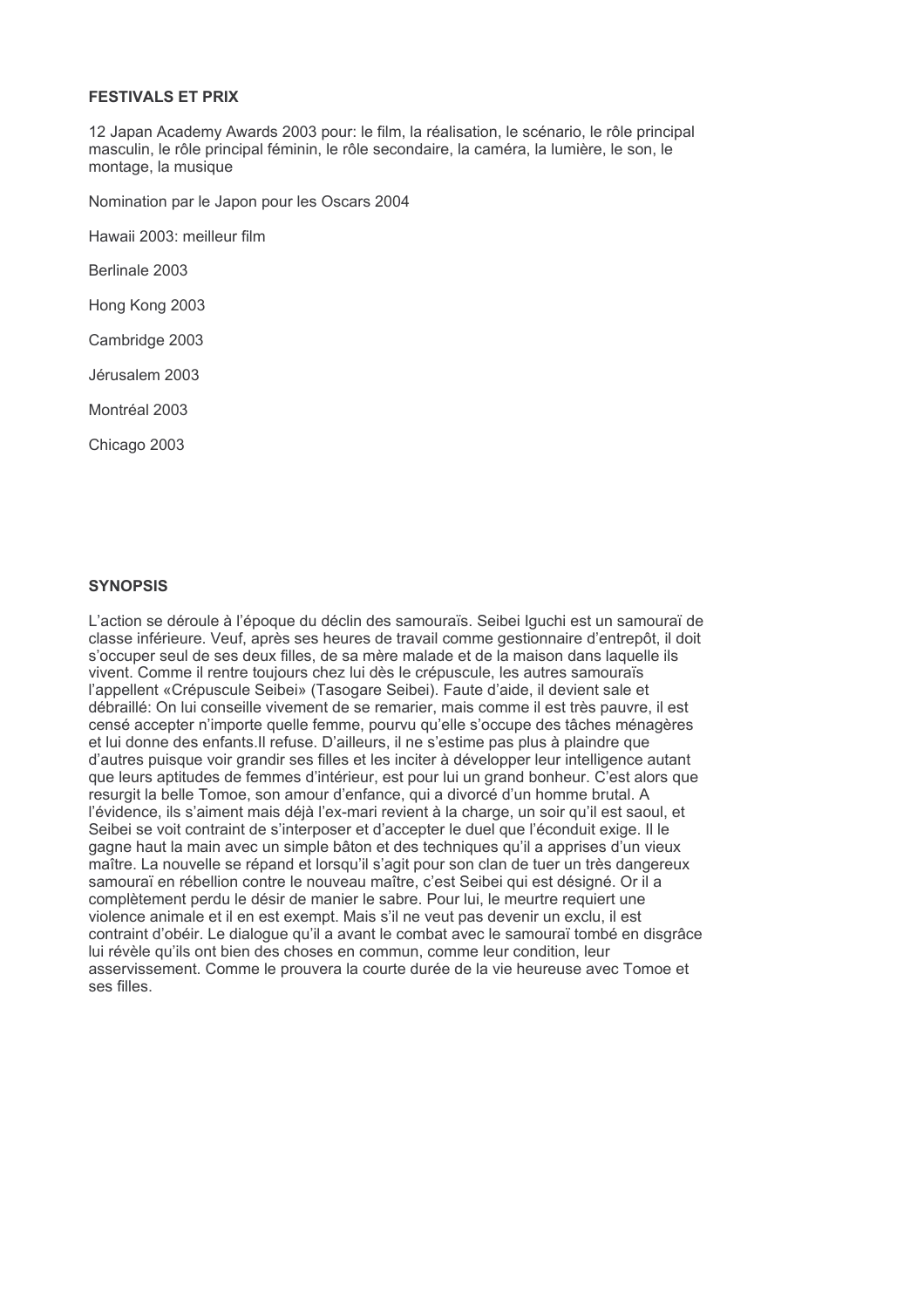#### **LE REALISATEUR**

Yoii Yamada est né à Osaka en 1931. Entre 1949 et 1954, il étudie le droit à l'université de Tokyo. Puis il est engagé comme assistant réalisateur par la maison de production renommée Shochiku. En 1969, il tourne la première partie de la série la plus longue et la plus populaire jamais réalisée au Japon, qui en comprendra quarante-huit: Tora-san. Grâce à elle - qui ne prit fin en 1996 que grâce à la mort de l'acteur principal, Atsumi Kiyoshi -, il tourne de nombreux films de fiction qui tous rencontrent un énorme succès auprès du public japonais. The Twilight Samurai est le 77<sup>ème</sup> et le premier en costumes.

#### Filmographie (partielle)

|      | 1969 – 1996 Série Tora-San (1-48) (Otoko wa tsurai yo) |
|------|--------------------------------------------------------|
| 1970 | Where Spring Comes Late (Kazoku)                       |
| 1972 | Home From the Sea (Kokyo)                              |
| 1975 | The Village (Harakara)                                 |
| 1977 | The Yellow Handkerchief (Shiawase no kiiroi hankachi)  |
| 1980 | A Distant Cry From Spring (Harukanaru yama no yobigoe) |
| 1986 | Final Take (Kinema no tenchi)                          |
| 1988 | Hope and Pain (Downtown Heroes)                        |
| 1991 | My Sons (Musuko)                                       |
| 1993 | A Class To Remember (Gakko)                            |
| 1996 | The Learning Circle (Gakko 2)                          |
| 1996 | The Rainbow Seeker (Niji wo tsukamu otoko)             |
| 1998 | The New Voyage (Gakko 3)                               |
| 2000 | Fifteen (Ju go sai)                                    |
| 2002 | The Twilight Samurai (Tasogare Seibei)                 |

#### **L'AUTEUR DU ROMAN**

Shuhei Fujisawa est né en 1927 dans la région de Yamagata. Il a travaillé comme ensejonant et rédacteur et a obtenu ses premières distinctions littéraires avec la nouvelle The Vast Sea (Kurai umi). Après avoir obtenu un prix important, le Naoki, pour sa nouvelle History of Assassination (Ansatsu no nenrin), il cesse son travail de rédacteur pour se consacrer principalement à sa tâche d'écrivain. Fuijsawa compte parmi les auteurs préférés de romans historiques du genre samouraï et ses livres restent en tête des listes de best-sellers. The Twilight Samurai est la première adaptation de l'une de ses oeuvres au cinéma. Le film se base sur trois nouvelles: Twilight Seibei (Tasogare Seibei), Sukehachi, the Beggar (Hoito Sukehachi) et Record of a Bamboo Sword (Takemitsu shimatsu).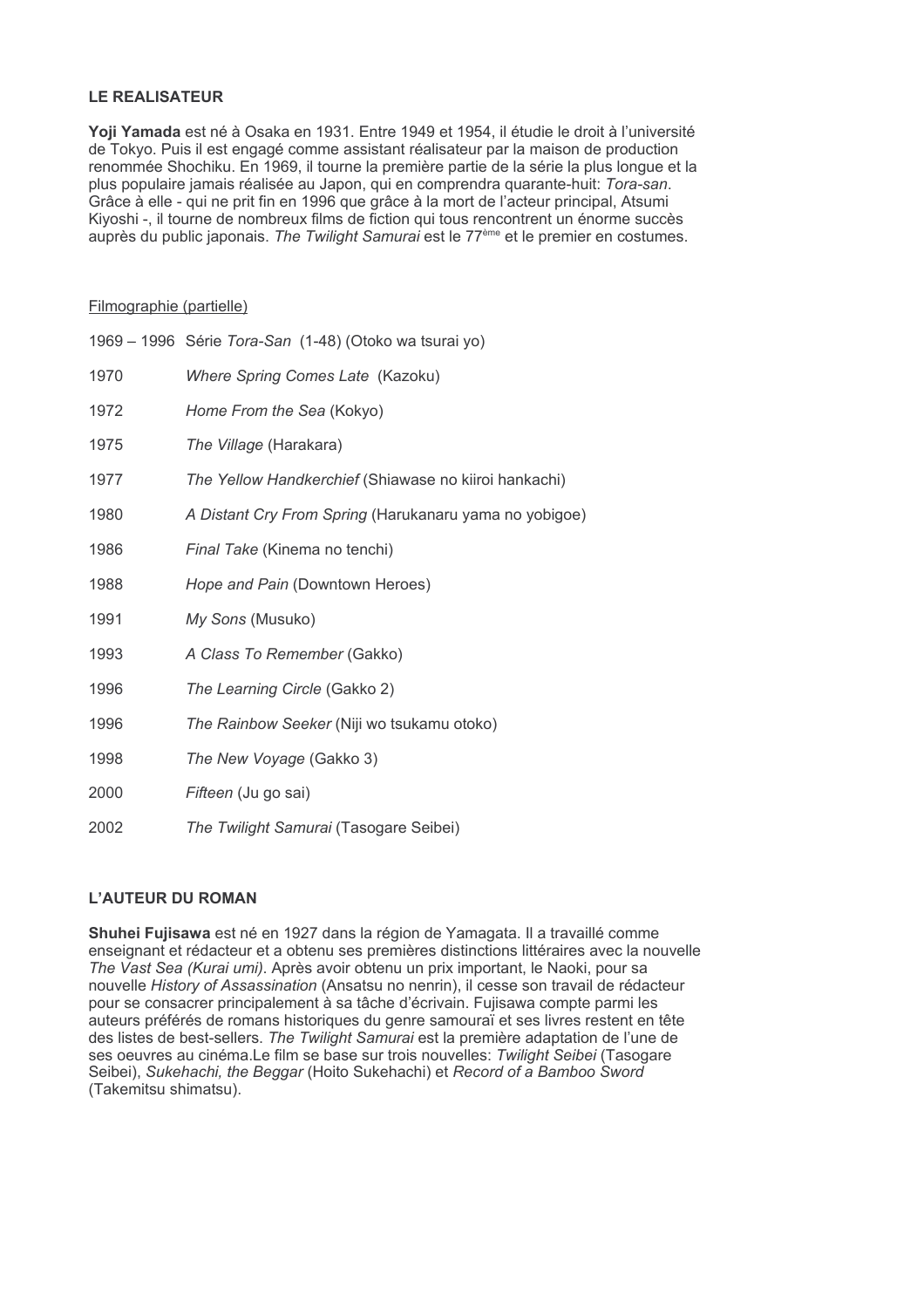#### **LES ACTEURS**

Hiroyuki Sanada, né en 1960, jouait déjà dans des films à cing ans. A treize ans, il commence sa formation théâtrale, en karaté, en équitation et en danse traditionnelle japonaise. Après la fin de ses études à la Nihon University College of Art, il joue dans divers films d'action et se fait remarquer par son agilité et son talent. Il devient internationalement célèbre en incarnant le rôle principal de la trilogie à succès The Ring (1998, 1999, 2001), de Hideo Nakata. Sanada a aussi joué dans de nombreuses pièces de théâtre et a été le premier acteur japonais à se produire en Angleterre avec la Royal Shakespeare Company. Il a reçu plusieurs Japan Academy Awards du meilleur acteur, ce qui a aussi été le cas, en 2003, pour le rôle de Seibei Iguchi dans The Twilight Samurai . Dans Le dernier samouraï (2003), de Edward Zwick, il joue pour la première fois dans une production hollywoodienne, aux côtés de Tom Cruise.

Rie Miyazawa est née en 1973, fille d'une Japonaise et d'un Néerlandais. Déjà à l'âge de onze ans, elle apparaît dans des films publicitaires puis devient l'un des modèles les plus demandés dans le domaine de la publicité. En 1988, elle reçoit le prix de la meilleure jeune actrice d'une comédie populaire japonaise et reçoit, au Festival de Moscou, en 2001, celui de la meilleur actrice pour son rôle de chanteuse lyrique traditionnelle dans Peony Pavilion, du réalisateur hongkongais Yonfan. Pour son interprétation de Tomoe dans The Twilight Samurai, lui est décerné, en 2003, le Japan Academy Award de la meilleure actrice.

Min Tanaka est un grand maître de l'avant-garde du Butoh. Né en 1945, il a grandi à Tokyo, où il a étudié la danse moderne. Dans les années 70, il a commencé à créer ses propres chorégraphies, dans lesquelles il explorait de nouvelles formes du mouvement en improvisant. Au milieu des années 80, il fonda la Body Weather Farm, où danseurs et artistes pouvaient remonter aux origines de la danse à travers le travail dans une exploitation agricole. Entre 1982 et 1985, il a étroitement travaillé avec Tatsumi Hijikata, qui est considéré comme le fondateur du Butoh. Min Tanaka collabore avec des plasticiens, des musiciens, des danseurs, des troupes de théâtre ou lyriques de la scène japonaise ou internationale. Dans The Twilight Samurai, il incarne le samouraï rebelle Zenemon Yogo, son premier rôle au cinéma, qui lui a valu le Japan Academy Award du meilleur acteur secondaire.

#### **INTERVIEW DE YOJI YAMADA («Japan Times» 16 mars 2003)**

# «Yoji Yamada - Showing samurai as they were»

By Mark Schilling, Japan Times film writer

#### Why did you decide to do a samurai drama, after more than 40 years of making contemporary dramas and comedies?

First of all, I liked the work of Shuhei Fujisawa - he wrote period fiction about the samurai and the common people. I thought I would make a film based on three of his novellas. This was about four or five years ago. Secondly, I had seen many period dramas over the years, but I wasn't satisfied with them. They were full of lies and said nothing about how the samurai really lived. Akira Kurosawa told me that also bothered him [about the genre]. He wanted to make a realistic film about the lives of the samurai. He had a lot of trouble getting the information he needed - the materials just weren't there - so in 1954 he ended up making Shichinin no Samurai (The Seven Samurai) - a totally different kind of film. (laughs) Anyway, I wanted to try to make a film that would show how the samurai lived, ate, talked and felt. I thought I could understand that sort of thing – after all, these people were my ancestors.

# The climactic fight scene between Hiroyuki Sanada and Min Tanaka is especially impressive. It gives a sense of the way it really might have been.

I wanted to shoot more realistic fight scenes than you see in [samurai movies], even Kurosawa's. I mean, when the bad guys have the hero surrounded, why do they always

attack him one at a time, so he can pick them off? Why don't they all go for him at once? (laughs) Also, when the bad guys are cut, they die right away. In reality, it's a lot harder to kill someone in a sword fight, unless you get in a good cut. According to period accounts, samurai sword fights could go for two or three hours. They'd cut each other again and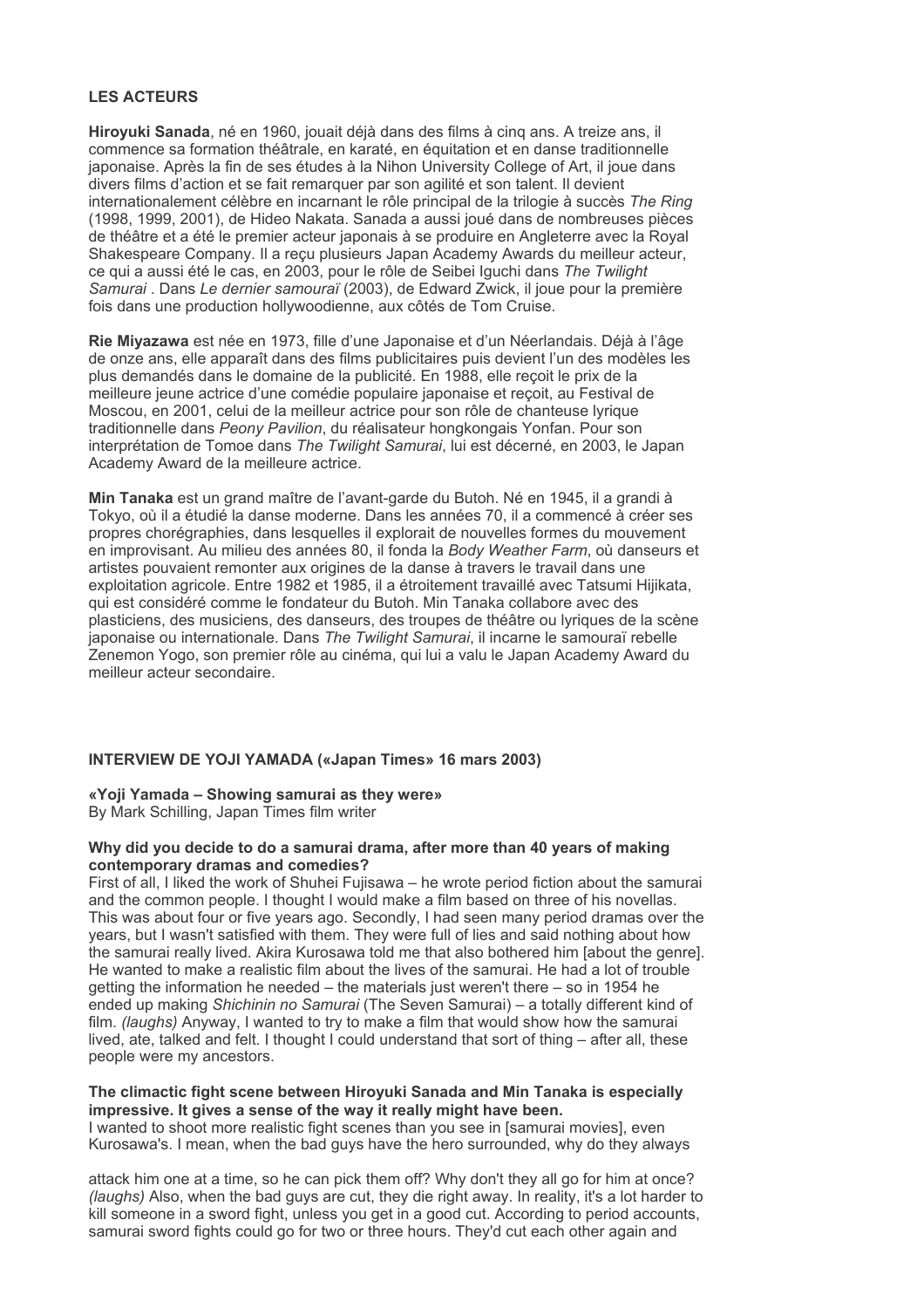again, until they turned white – and the weaker one finally fell. That's how it was – they would slowly die of blood loss. Also, back then women didn't usually wear the sorts of flashy clothes that you see in samurai films. They dressed more plainly. They didn't do their makeup as nicely or wear their hair as elaborately. I wanted to show that. There have been good period dramas - Sadao Yamanaka's Ninio Kamifusen (Humanity and Paper Balloons (1937)) and of course Kurosawa's Shichinin no Samurai. When I saw those films. I was surprised. I realized that there were period dramas that you could watch just as you would contemporary dramas. Those films were my touchstones.

#### Even though Tasogare Seibei is a period film, it has a lot to say about contemporary Japan – the hero deals with the same sort of social and economic turmoil that you find today.

I tried to include plot elements that present-day Japanese could relate to. When you're ordered to do something by the boss, you have to do it - or it might be the end of your job. That's something everyone can understand - and that's the kind of situation the hero faces. Some people buckle under the pressure and commit suicide. In Japan, nearly 30,000 people kill themselves every year – a lot of them men in their 40s and 50s. Some of them have been fired, some have been told to fire others. The hero deals with his situation differently, of course - but the pressure is similar.

#### The heroine, played by Rie Miyazawa, is also a contemporary type - when her husband beats her, she leaves him. That's not the sort of thing you see in traditional period dramas, where the woman is supposed to stick it out, no matter what

She has a modern way of thinking, that's true. In a way, her story is a critique of the feudal system, though the film doesn't spell it out as such. In the Edo Period (1603-1867) women weren't allowed to have their say. In the Middle Ages, Japanese women were fairly strong and made important contributions to culture, but in the Edo Period and the Meiji Era (1868-1912) women more or less disappeared from public view. Particularly in the Meiji Era, women were discriminated against. They were supposed to be impure. That way of thinking still exists – women aren't allowed to step into the sumo ring, for example. But while injecting modern elements into the film, I tried to make it exciting. When a company employee is restructured he can't reach for a sword. (laughs) But a sword fight makes the film easier for the audience to understand. It also has more impact.

#### Min Tanaka, the butoh dancer who plays the hero's opponent in the climactic fight, is particularly impressive, even though it was his first film role. Did you have to give him any special training or instruction?

He had never used a sword before, so he had to practice that. He really worked hard. (laughs) Also, in butoh, the dancers hardly say anything, so he had to study how to deliver his lines as well. Fortunately, he had a good voice. He had a great death scene only Tanaka could have done it that way. It took him two minutes to die on camera. I just told him, "Do it your way." (laughs) He had a scary face - that helped. You need a long face to be scary, like Seiji Miyaguchi in Shichinin no Samurai. Tanaka has that kind of face.

#### The film was also something of a departure for Hirovuki Sanada. Before this film. he had usually played comic roles - not many serious ones.

He had been in a lot of period dramas, but he told me he was also dissatisfied with them. He wanted to know why everything had to be so beautiful, when it wasn't like that in reality. He told me it was his dream to make this kind of film. That was encouraging. His training in the martial arts helped a lot – I felt confident that he knew what he was doing. Real samurai stand differently, somewhat like noh actors. Not straight up, but with their hips forward a bit. They take small steps, without lifting their feet from the ground – they do that to keep the sword steady.

#### There's something of a period drama boom now, but unlike Tasogare Seibei, many of the new period dramas use computer graphics to create fantasy elements. They aren't about realism at all.

Yes, that kind of fantastic film is popular. Also, there are a lot of horror films now. In troubled times like these, more films like that tend to get made – fantasy and horror. People want to escape, and that's what they go for.

But Tasogare Seibei has done well at the box office, even though it's taken quite a different approach.